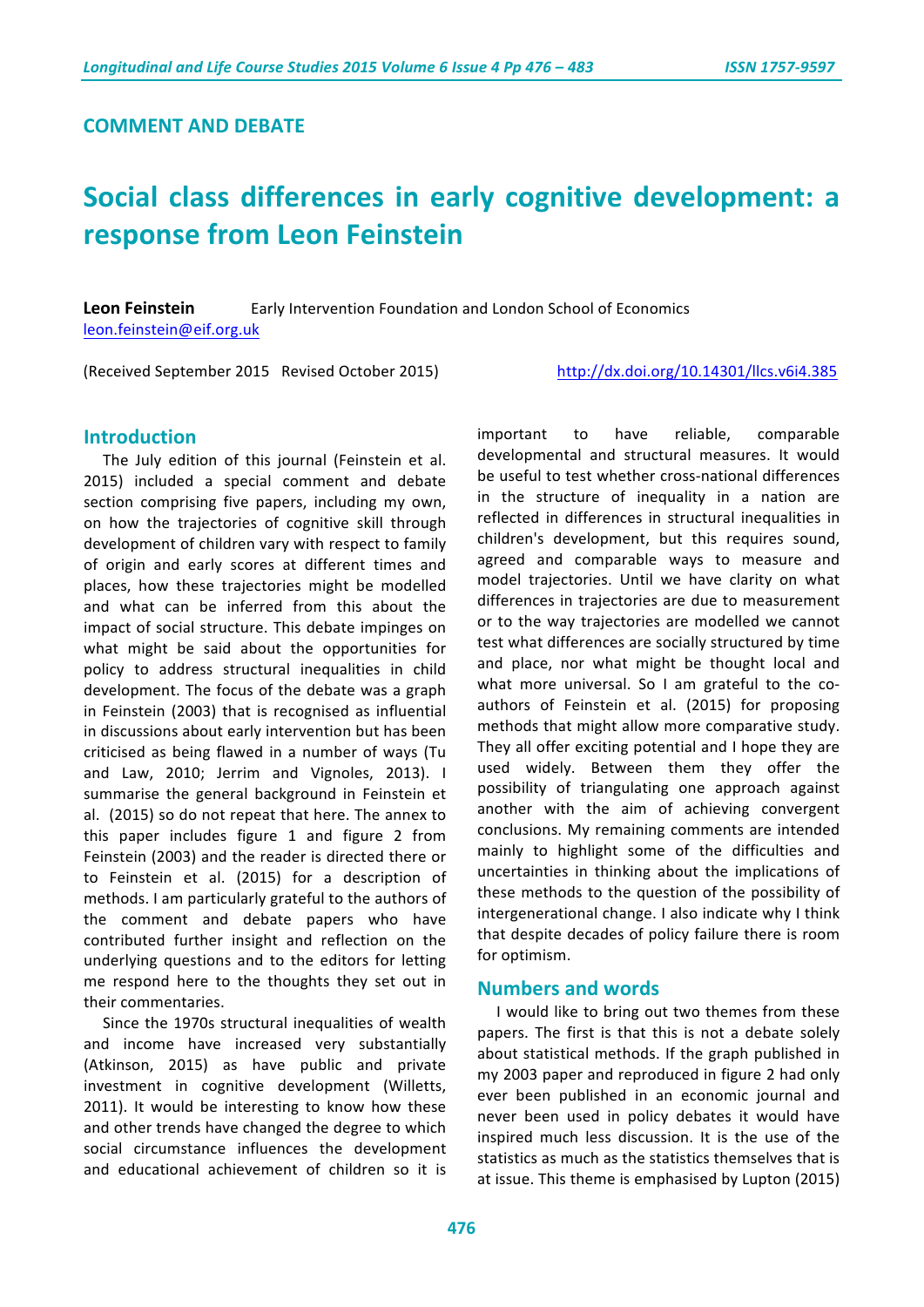who stresses the importance of inter-disciplinarity, highlighting that much of the important evidence on why there is a social class achievement gap comes from qualitative and sociological research. She points to the problems resulting from the dominance of variable-based statistics and econometrics that appear to have had a much more prominent profile and influence in the analytical work of government, a theme also picked up in Feinstein and Peck (2008). Lupton asks why qualitative and sociological approaches are so often ignored in policy debate. This is an important contribution because she asks us to consider not just which statistical method is best but what might be the limitations of a statistical understanding, a theme not picked up in the other papers. I would only add that in my experience there are few social policy questions on which practitioners and policy makers would consider information solely from narrow quantitative sources sufficient. However, it does appear to be true that quantitative analysts are paid a premium compared to qualitative researchers in government as in the private sector.

Lupton also highlights the importance of language, of how debates are framed. This is not just because of the differences between and within science and social science in how study is undertaken and what terms are used, but also because of the large gap between this and the public or policy understanding of these same terms.

# **Measuring, modelling and inference**

The second theme and a main focus of the other three commentaries by Goldstein and French, Jerrim and Vignoles and Washbrook and Lee (Feinstein et al. 2015) is ways to measure and interpret the degree to which pathways or trajectories are shaped by early scores and family of origin. Three different modelling frameworks are discussed, all of which offer advances in estimation of a more specific set of questions than addressed by figure 2 of Feinstein (2003).

#### **Some points of consensus**

Jerrim and Vignoles (2015) provide a useful summary of five points of consensus. Three relate to what is known statistically about the emergence of gaps between social groups in cognitive development through childhood, although the scope of this assessment in terms of time and place is not defined. First, there are large average gaps by socioeconomic group in cognitive skill that can be

observed from a very early age. Second, these do not decline through schooling in absolute or, third, relative terms.

It is clear from their paper that there are some important starting points but also many questions on which we have at best cursory and preliminary understanding and substantial disagreement. We cannot say categorically whether clear gaps in the attainment of children living in the UK currently broaden through childhood. I also note that there is not a clear specification of what is meant by a large gap. For the wider public debate it is also important to emphasise that these assertions are only true about averages; in public debate an average difference between groups is often interpreted as a universal difference between all members. Important also to recognise that these are historically contingent statements, true for specific times and places and not general truths.

The final two summary points made by Jerrim and Vignoles relate to understanding of the graph, thus fourth: "The striking decline between 22 and 42 months should *not* be used by academics or policymakers to stress the importance of the early years, that we are failing 'bright' young people from disadvantaged backgrounds, or to highlight the lack of social mobility in the UK." The point was made best by an official in the Scottish Government at a seminar in Edinburgh in 2012, who remarked that if she had known it was so complicated she would never have used the graph. I agree the shift between 22 and 42 months says nothing about the degree of social mobility and does not support the claim that anyone is being failed. As I pointed out in Feinstein (2015) this was never my claim on the basis of the 22 to 42 month shifts nor in my view is it indicative of how the graph was used in general, not least because the shifts between 22 and 42 months are so large for both high and low socioeconomic status (SES) groups. However, I do recognise there has been substantial confusion about this.

The final point of consensus noted by Jerrim and Vignoles is that there remains no robust and consistent evidence that initially high achieving young people from poor backgrounds are overtaken by low achieving children from affluent backgrounds in terms of their cognitive skills. True, although as Washbrook and Lee (2015) point out, whether this crossover happens or not depends on arbitrary assumptions about the cut-points by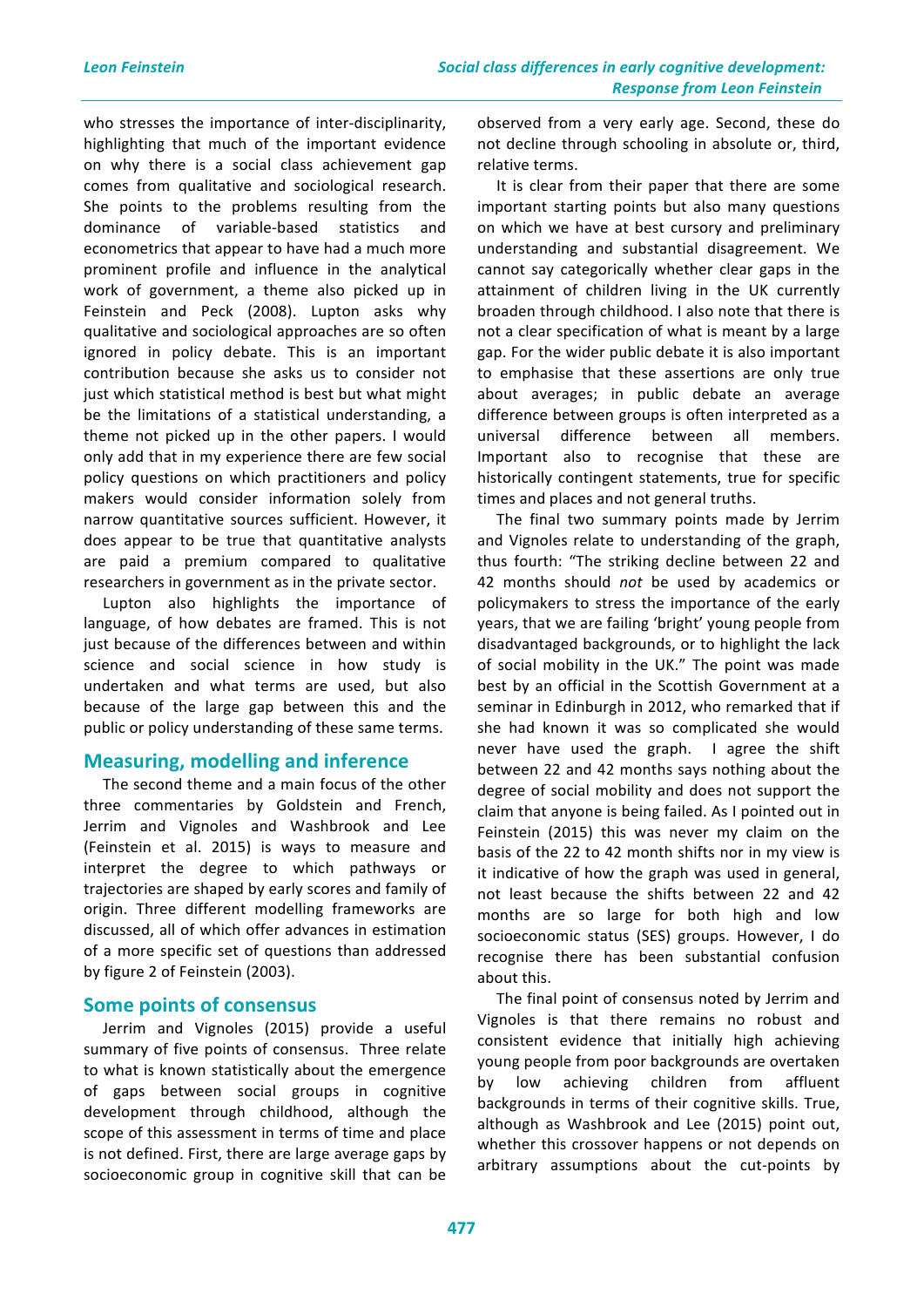which children are allocated to groups at the first age of measurement. In many ways figure 2 is best thought of as the corollary of figure 1, which concerns the change through development in the average gap by social class. If the SES gap broadens through development, more and more children from low SES families who score well early on will fall back relative to high SES children.

Washbrook and Lee (2015) offer a useful general approach that takes us away from the discrete approach of the figure 2 graphic and the debate about a crossover. The real question of interest for them is "whether low SES children systematically underperform relative to higher SES children with identical initial capacities," and, as they go on to show, how this differs by age during development.

Washbrook and Lee treat the difficulty of measuring initial capacities as a measurement error problem and therefore responsive to econometric and statistical methods for dealing with measurement error, in particular the technique of instrumental variables (IV) by which an auxiliary measure unrelated to later scores is used to predict the initial cognitive performance score. Under assumptions set out by Washbrook and Lee the use of IV can address the measurement error aspect of the problem of accurately measuring initial abilities. A particular technical difficulty is the challenge of establishing that the instrumental variable does not contain predictive power for later scores, independently of the other factors such as SES included in the statistical model. They offer alternative approaches based on correcting for the reliability of test scores.

Using a prior cognitive score taken just after kindergarten entry as an instrumental variable for a large US sample of children who entered kindergarten in 1998 they find that a good part of the widening in scores between high and low SES groups with equivalent initial capabilities happens between the ages of seven and 14. This analysis does not claim to solve the problem of explaining the divergence by family background but offers a useful general approach to estimating and describing the degree and timing of such divergence given early abilities, having accounted for measurement error. Others will challenge them on their choice of instrumental variable but their approach is promising. I discuss below the question of defining what is meant by initial ability in the

context of a debate about true ability and the potential for social change.

Goldstein and French (2015) make two explicit challenges, asserting "flaws" in both my original analysis and my recent response. They also treat the issue as one of measurement error and propose a general framework based on Bayesian modelling not yet published. In my view these flaws indicate the difficulty of framing a clear, common language for understanding the issues involved in modelling the data presented in figure 2, rather than flaws of analysis, but it is useful to set out their comments and, given their use of language, I am compelled to respond. 

The first of these alleged flaws is my statement that I was offering in figure  $2$  "a descriptive analysis," - as  $I$  put it "the aim was to present the actual data rather than... corrected trajectories based on modelling assumptions." Goldstein and French argue that there is no difference between an uncorrected and a corrected presentation of data, "each is meant to convey an inference about the underlying social process." They are right of course that the actual data presented in figure 2 are not simple facts about a social process and inferences about what influenced it were implicit. The dependent variable itself is the rank in the first principal component of a set of age appropriate measures of cognitive development taken at four ages in development based on different underlying measures. I only included in the chart the average scores of children characterised as low and high SES, excluding the larger middle SES group and including only those scoring in the first or fourth quartile in the 22 months tests. My original paper (Feinstein, 2003) presented tables of the full set of transition matrices that showed how the children who scored in each quartile at 22 months scored at subsequent ages. This selection of specific cells for the graph has been called "extreme" (see Feinstein, 2015). I make no claim of pure objectivity in a transcendent world of pure fact.

However, I disagree if Goldstein and French wish to assert that a strong inference about an underlying causal process is a necessary element in all social science. Shame if a social scientist cannot explore without prejudice in an attempt to measure and describe the world, only able to test dimly understood hypotheses. In my introduction I made reference to a number of important hypotheses for policy making that do need testing in an attempt to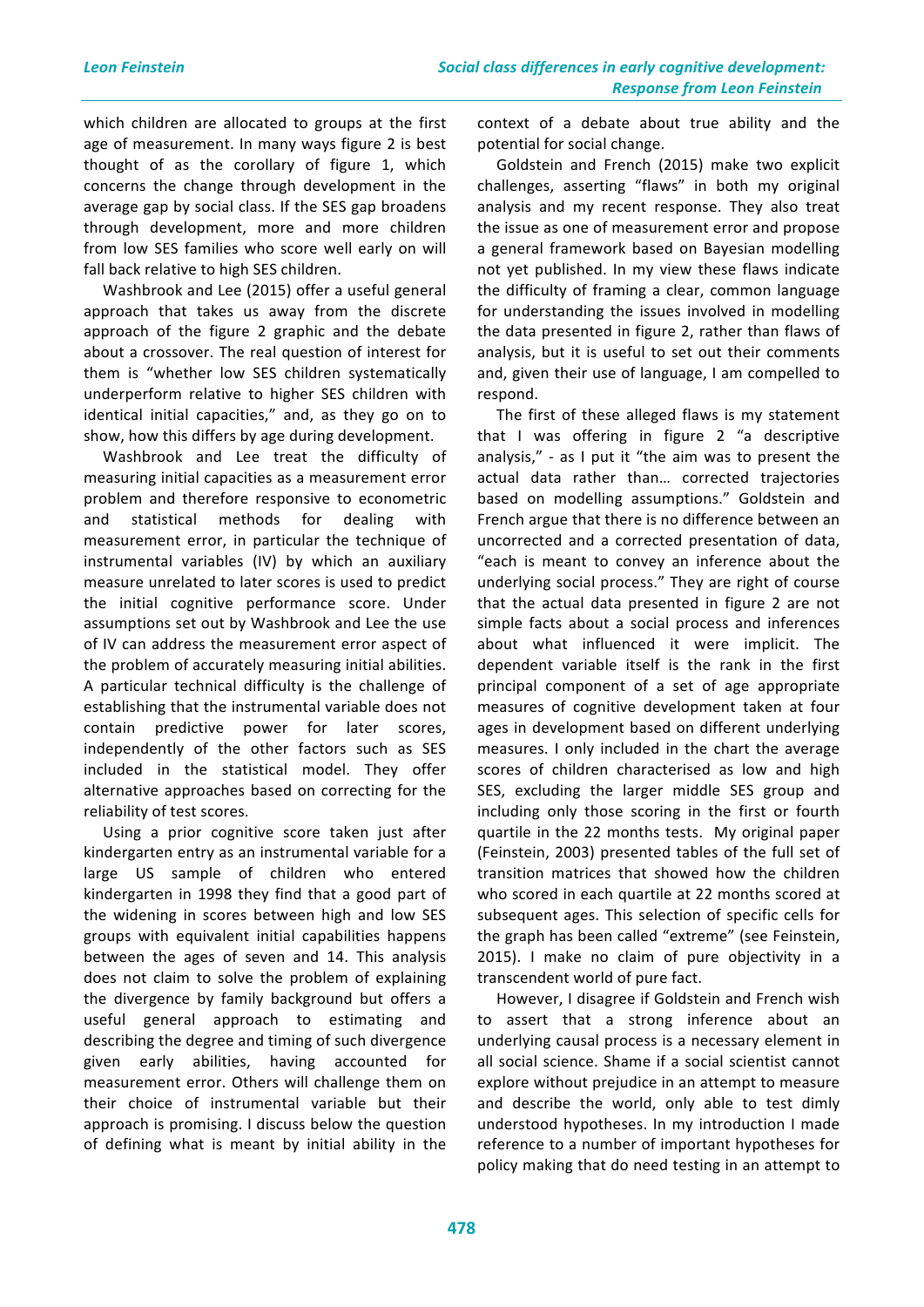get closer to understanding the underlying processes. However, scientific progress depends, as Lupton indicates, on a multiplicity of views and approaches and there is scope for descriptive and explorative social science, even provocative social science. Nor do I agree that the act of correction for error based on modelling assumptions, whether Bayesian, based on simulations constructed from general linear modelling or instrumental variables techniques, is a trivial addition to the challenge of measurement. The difficulty of specifying even what is meant by true score indicates the difficulty of framing a clear basis for appropriate inference.

This brings us to the second alleged flaw of my argument, which is in my understanding of regression to the mean and true scores. The former, they assert, "simply occurs when the correlation between two measurements over time is less than one, as is the case with heights of fathers and sons." The reference to an intergenerational transfer of associations is a mere detail in the modelling of correlation between two measures. They continue, "the notion of measurement error is entirely separate." Washbrook and Lee make a similar assertion, although explicitly recognising that measurement error is one component, amongst others, of the problem of regression to the mean as described by Jerrim and Vignoles. Indeed, much of the Jerrim and Vignoles reanalysis focused on the difference between high and low SES groups in the degree of change between 22 and 42 months. They emphasise that in the classification of children as high ability at 22 months, more low SES children are misclassified than are high SES children resulting in a higher degree of what they call regression to the mean for the low SES children in the 22 and 42 month scores. They emphasise the role of measurement error (and luck) in this misclassification.

Goldstein and French also point to a lack of clarity in my discussion of the statistical notion of 'true score' which in their specification "proceeds from the common observation that the actual score that a child obtains on a test will depend on the actual items chosen, plus other factors that might be considered 'transient' (their quotation marks) such as time of day, test environment etc."

This may be a fair if imprecise and general specification of the statistical notion of measurement error but ignores the distinction I make between this imprecise notion of a true level

of capability that a social scientist might seek to measure and the potential capability of the child, a distinction elided in the simple use of the phrase 'true ability', and in application of these data to the question of the possibility of social change. This double measurement issue is not addressed by these statistical models, which is why I remain cautious about the use of corrected data presented as facts about children of different ability groupings. However, Goldstein and French are right to admonish me with their regret that in my handling of the trends by sub-group in the 1958 cohort study (Feinstein, 2004) I did not reference Goldstein's important work on this topic. I do not argue that corrections for measurement error are inappropriate or misleading, I merely note that they are not trivial nor are their own limitations always as clear as they might be.

Goldstein and French argue that as this debate has been "a difficult one for policy makers... a more cautious long-term attitude should be taken to research findings." They suggest that policymakers should "promote a wide debate about any findings that appear important, where technical and interpretational issues are debated in terms which are widely accessible." I look forward to this and hope that future contributions to the debate from statisticians offer more aid to accessibility than hitherto.

There is more focus in these papers on how to measure the extent to which cognitive development is moderated by early scores and presumed underlying abilities than on the problem of defining social groups or measuring cognitive skill – weaknesses also of Feinstein (2003). There is no discussion of problems of aggregation in interpreting data on profiles of averages without adequate specification of a coherent multilevel framework, yet many in the public debate struggle to appreciate the difference between aggregate findings reflective of general social averages and the likely experience and outcomes of individual children. The ecological fallacy (see e.g. Diez-Roux, 1998) in statements such as that "it is all over by age 5" based on charts of averages such as figure 2 is widespread and misleading.

As stated above, a focus of both figure 2 and the original paper from which it came is on the instability of scores. I presented transition matrices, which showed a great deal of movement by children in their test scores over time. It was never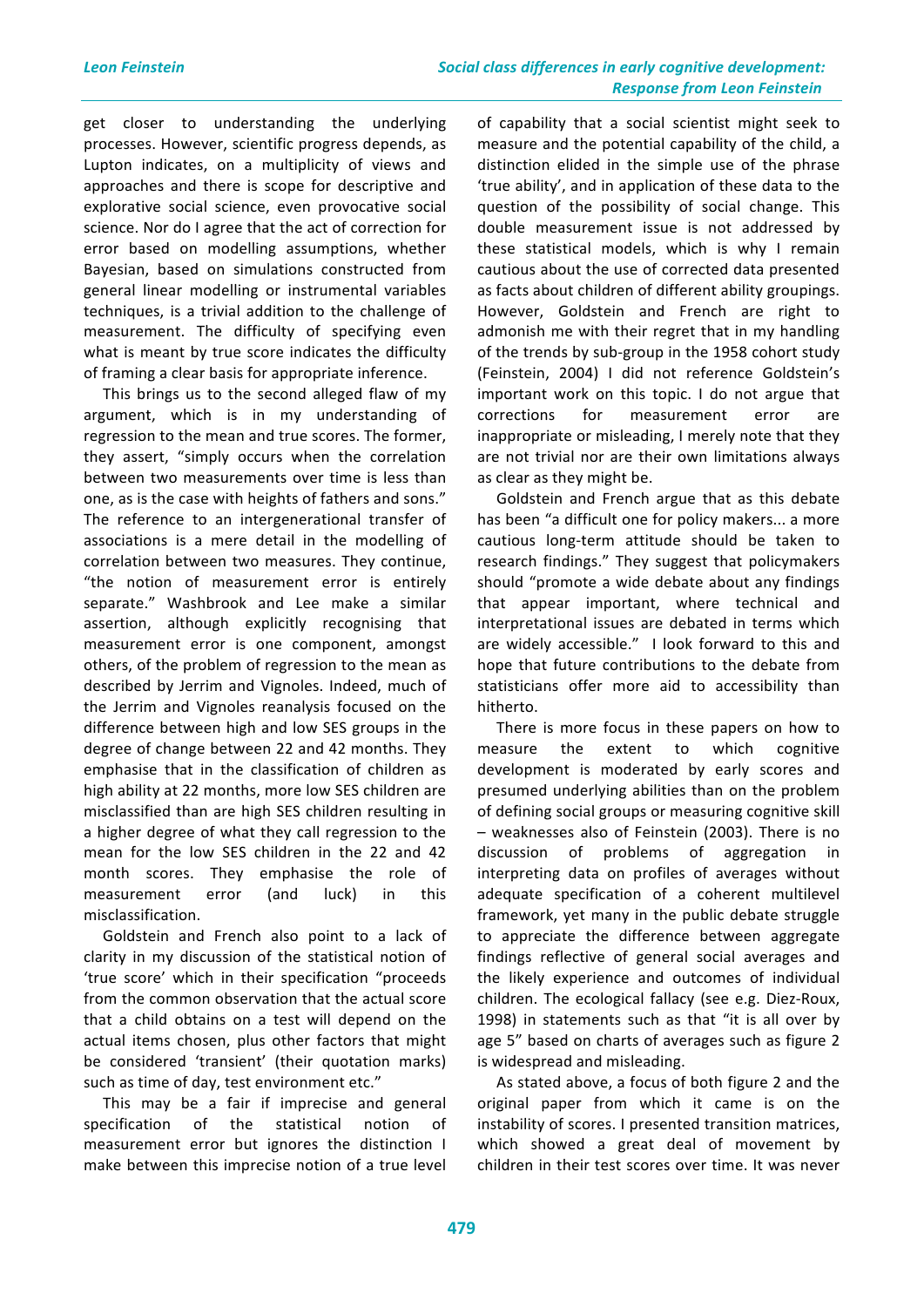my intention to imply that there exist fixed groupings of ability. As ever the fact that something can be quantified and measured is not proof of its existence and we should beware the overdetermination of the meaning of statistics and estimated coefficients. This is a problem for estimates of all kinds, useful if handled carefully but for which the apparent precision of numbers suggests a certainty that is easily over interpreted, particularly in a policy debate in which balance of interpretation is hard to achieve.

My experience in using the graph with policy makers was that using the uncorrected data enabled me to point both to the issue of score instability and to the subsequent patterns at the later ages which under reasonable assumptions are not explained by measurement error (Feinstein, 2015). Presenting corrected data enables a policy maker to gloss over the difficulty of classifying children to groups of ability as though statistical science has resolved the underlying philosophical and biological issues, introducing further miscomprehensions and over-simplifications to the debate.

# **Genes**

This brings me to an important aspect of explanation and causation raised by Jerrim and Vignoles who note the challenges highlighted in relation to understanding the role of genetics. They point to the important and fascinating work of Robert Plomin and the tradition of structural genetic research based on twins studies which indicates that for many observable features of human development there are variable but often substantial proportions of the difference in outcomes that are explained in a structural, statistical sense by genes. This has included analysis of outcomes like intelligence, social class, aspects of personality as well as more obviously physical phenotypes.

As Lupton describes, this set of findings has been linked by Saunders (2011) with the critique of figure 2 based on modelling of 'true ability' to imply that our current system of allocation of wealth and opportunity is both efficient and reflective of an underlying natural distribution of capability and hence fair as well. Clearly, as Jerrim and Vignoles, indicate this is a controversial topic. As Lupton (2015) explains this is said to have undermined the 2010 Coalition Government's commitment to increasing social mobility so some discussion is

necessary. I strongly agree with Jerrim and Vignoles that social science should not shy away from addressing the topic of genetics and biological science, not least to recognise how informative it is, how quickly it is changing and how broad is the opportunity it indicates for policy and practice. However, this does not negate the need for social scientific understanding of social questions.

It will be well known to readers of this journal, but is not yet always known in the world of politics, that there is a lot of dynamic complexity in the interactions between genes and environments. Epigenetics is finding that the interactions between environment and genome are so dynamic that it is falsely simplistic to think this a unilinear, biologically driven phenomenon (Carey, 2012). It is as wrong to overstate estimates of heritability as meaning destiny is fixed at birth as it is to ignore the evidence that genetics plays a role. The question of how much is to play for is not well established but we know, not least from genetically sensitive research designs (Weaver at al., 2004) that there is plenty of opportunity for practice and policy to play a substantial role in influencing intergenerational continuities of achievements and behaviour. There is no reason to look on the findings of structural genetics as implying any currently binding limit to the possibility of social change.

It is clear that epigenetic research is changing the nature of scientific understanding of the relationship between genes and environment. In a wide ranging review of the literature on the heritability of intelligence in the late 1990's Neisser et al. (1996) found a substantial role for environmental factors and scope for intervention to address social gaps in intelligence, as well as strong indications that intelligence is a multi-dimensional construct with only partial relationship to life outcomes. A recent update of that review (Nisbett at al., 2012) found even more scope for impact of the environment as more has been learnt about the interaction of genes and environment and about how environments impact on outcomes. The sequencing of the human genome has not led to the identification of specific genes that explain intelligence and, given all of this and other evidence, it should be very clear that outcomes such as intelligence, social class or income are not fixed, innate or immutable.

The issue of course is one of degree: How much difference can environments make? What is a high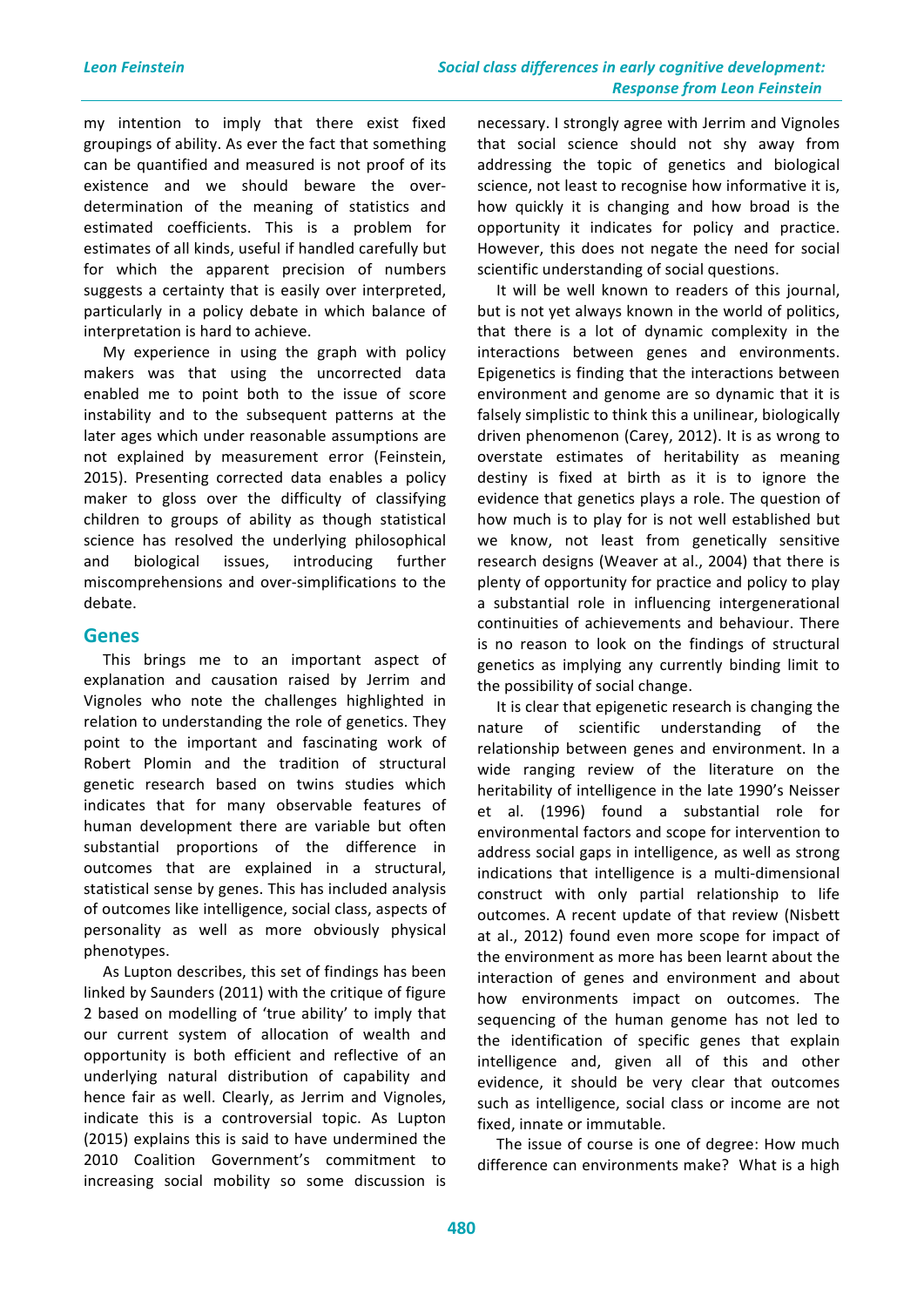degree of heritability? There are few models that go beyond assessment of the degree of heritability and ask what this means for intervention. A standard finding is that the structural genetic heritability of IQ is somewhere between .4 and .8 (Neisser op cit.). However as Bowles, Ginitis and Osborne Groves (2008) discuss, these estimates do not measure persistence across generations, they measure the proportion of scores of intelligence statistically explained at population level by the genetic inheritance of children. To go from these estimates about differences between individuals at population level to the assertion that the average gap in scores between children from groups defined on the basis of distal characteristics of parents such as occupation or income is genetic to any fixed degree is stretching the science beyond its basis in fact  $$ because the social class of parents is not equal to their intelligence, which is not equal to their children's intelligence, which is not equal to school achievement. To go beyond this to the assertion that social class itself is genetic is a further false extension. Such a strong hypothesis would surely need substantial evidence including detailed information on how the heritability of diverse characteristics such as intelligence, motivation, character, physical health and beauty interact in practice with actual contexts to generate social outcomes that are correlated across generations. Until we have a clear specification of this social scientific question the heritability estimate is a number in search of a theory as far as its application to the average continuity of social position across generations is concerned.

This extension is social scientific rather than biological because of the lack of common heredity; no claim is made that poor children have a common

and distinct gene pool. The claim that the transmission of SES across generations is explained to any degree by genes is a statement about how children with different genetic inheritances come to achieve common outcomes that are socially structured in times and places by social processes interacting with biological heredity. Yet there is no theory in structural genetics about social process, about how capabilities interact with resources and contexts at multiple levels to influence outcomes, nor about how this changes over time. Nor are there very much data on these things. It is odd that a supposedly biological underpinning of social outcomes should be put forward without reference to evolution as though genes are fixed and capabilities carry value at all times and places in unchanging ways. The nature of the relationship between the social class of one generation and that of the next depends heavily on the nature of the society in which the two generations are studied, so there are no universal truths in the few studies conducted so far  $-$  features of society that include banking systems, laws and schools, amongst much else not reducible to genes. Nor is there a theory of how evolution relates to history, of how diverse capabilities play different roles in changing social structures that interact with genes in the generation of biological and social change. The biological sciences of genetics and epigenetics are fascinating and important. Used carefully they yield important clues for social policy and social science but we must look to social and economic research to understand how societies operate in the sharing of wealth and opportunity, the justice or efficiency of our current allocation and what scope there is for change.

#### **Acknowledgements**

I would particularly like to acknowledge comments from Stephen Peck on an earlier draft and the everwonderful Judith and Max for patience over too many weekends.

#### **References**

Atkinson, A.B. (2015). *Inequality;* what can be done. Harvard. http://dx.doi.org/10.1111/j.2050-5876.2015.00834.x

Bowles, S., Gintis, H., & Osborne Groves, M., (2008) (Eds.) *Unequal Chances: Family Background and Economic Success*. Princeton

Carey, N. (2012). The Epigenetics Revolution. Iconbooks.co.uk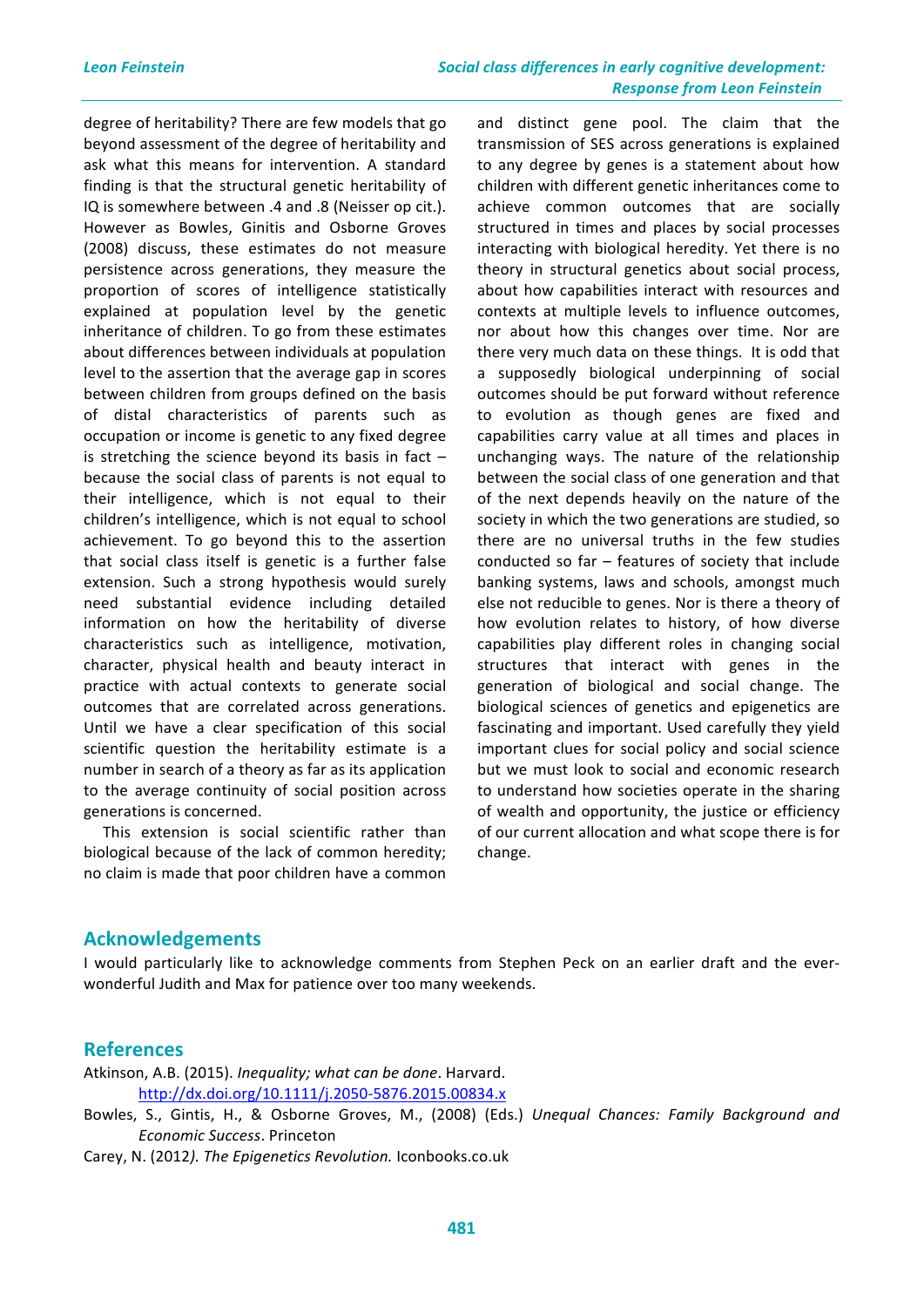- Diez-Roux, A.V. (1998). Bringing context back into epidemiology: variables and fallacies in multilevel analysis. *American Journal of Public Health, 88*,(2), 216-222. http://dx.doi.org/10.2105/AJPH.88.2.216
- Feinstein, L., (2004). Mobility in Pupils' Cognitive Attainment During School Life. *Oxford Review of Economic Policy, 20*(2) Education. http://dx.doi.org/10.1093/oxrep/grh012
- Feinstein, L. & Peck, S. (2008). Unexpected Pathways Through Education: Why Do Some Students Not Succeed in School and What Helps Others Beat the Odds? *Journal of Social Issues* 64,(1), 1-20. http://dx.doi.org/10.1111/j.1540-4560.2008.00545.x
- Feinstein, L., Jerrim, J. & Vignoles, A., Goldstein, H. & French, R., Washbrook, E. & Lee, R. & Lupton, R. (2015). Social class differences in early cognitive development debate. *Longitudinal and Life Course Studies, 6*, 331-376. http://dx.doi.org/10.14301/llcs.v6i3.361
- Goldstein, H. & French, R. Differential educational progress and measurement error (2015). In Feinstein, L., Jerrim, J. & Vignoles, A., Goldstein, H. & French, R., Washbrook, E. & Lee, R. & Lupton, R. (2015). Social class differences in early cognitive development debate. *Longitudinal and Life Course Studies*, *6*, 331-376. http://dx.doi.org/10.14301/llcs.v6i3.361
- Jerrim, J., & Vignoles, A. (2013). Social mobility, regression to the mean and the cognitive development of high ability children from disadvantaged homes. *Journal of the Royal Statistical Society: Series A (Statistics in Society), 176*(4), 887–906. http://dx.doi.org/10.1111/j.1467-985X.2012.01072.x
- Jerrim, J. & Vignoles, A. (2015). Socioeconomic differences in children's test scores: what we do know, what we don't know and what we need to know. In Feinstein, L., Jerrim, J. & Vignoles, A., Goldstein, H. & French, R., Washbrook, E. & Lee, R. & Lupton, R. (2015). Social class differences in early cognitive development debate. *Longitudinal and Life Course Studies, 6*, 331-376. http://dx.doi.org/10.1111/j.1467-985X.2012.01072.x
- Lupton, R. (2015). The practice of policy-related research. In Feinstein, L., Jerrim, J. & Vignoles, A., Goldstein, H. & French, R., Washbrook, E. & Lee, R. & Lupton, R. (2015). Social class differences in early cognitive development debate. *Longitudinal and Life Course Studies, 6*, 331-376. http://dx.doi.org/10.1111/j.1467-985X.2012.01072.x
- Neale, B. (2011). Qualitative Longitudinal Research. In S. Becker, A. Bryman and S. Ferguson (Eds) Understanding Research for Social Policy and Social Work. Bristol: Policy Press.
- Neisser, U., Boodoo, G., Bouchard, T.J. Jr., Boykin, A.W., Brody, N., Ceci, S.J., Halpern, D, Loehlin, J.C., Perloff, R., Sternberg, R. & Urbina, S. (1996). Intelligence: Knowns and unknowns. American Psychologist, *51*(2), 77–101. http://dx.doi.org/10.1037/0003-066X.51.2.77
- Nisbett, R.E., Aronson, J., Blair, C., Dickens, W., Flynn, J., Halpern, D., & Turkheimer, E. (2012) Intelligence: New Findings and Theoretical Developments. American Psychologist 67(2), 130 -159. http://dx.doi.org/10.1037/a0026699
- Saunders, P., (2011). Social mobility delusions. Civitas: London.
- Tu, Y.K., & Law, J. (2010). Re-examining the associations between family backgrounds and children's cognitive developments in early ages. *Early Child Development and Care 180,1243-12*. http://dx.doi.org/10.1080/03004430902981363
- Washbrook, E. & Lee, R. (2015). Beyond the Feinstein chart: Investigating differential achievement trajectories in a US cohort. In Feinstein, L., Jerrim, J. & Vignoles, A., Goldstein, H. & French, R., Washbrook, E. & Lee, R. & Lupton, R. (2015). Social class differences in early cognitive development debate. Longitudinal and Life Course Studies, 6, 331-376. http://dx.doi.org/10.1111/j.1467-985X.2012.01072.x
- Weaver, I.C.G, Cervoni, N., Champagne, F.A., D'Alessio, A.C., Sharma, S., Seckl, J.R., Dymov, S., Szyf, M., & Meaney, M. (2004). Epigenetic programming by maternal behavior. *Nature Neuroscience* 7 847-854. http://dx.doi.org/10.1038/nn1276
- Willetts, D., (2011). The Pinch: How the Baby Boomers Took Their Children's Future And Why They Should Give it Back. Atlantic Books.